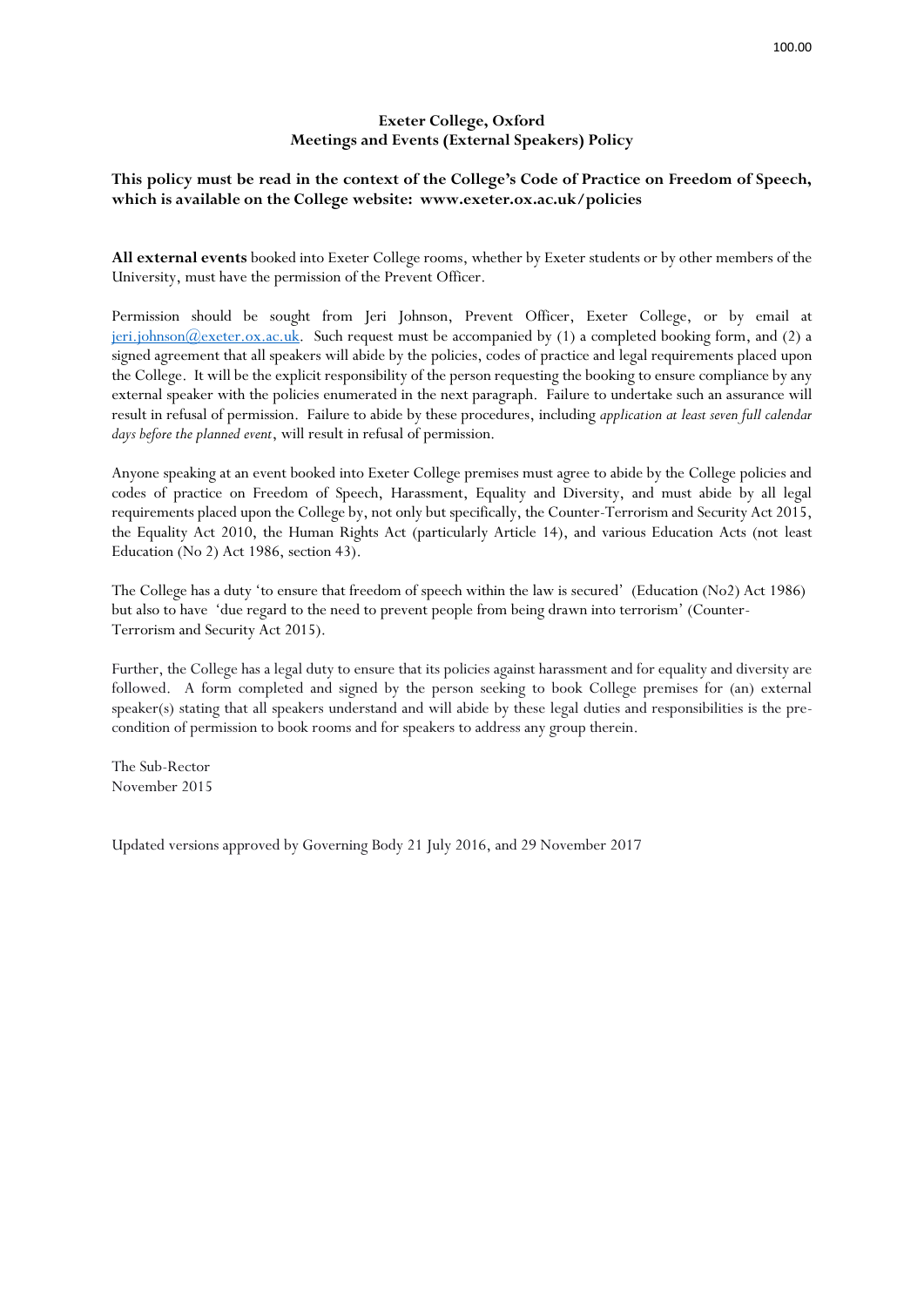## **Room Booking Rules**

**Speaker/VIPs: See attached. A signed agreement is required.** In addition, the Sub-Rector must be made aware of and agree to the attendance at an event of a visiting speaker/VIP.

A full application must be made in writing on the form provided at least seven full calendar days in advance. (attached).

Members of College must specifically alert the Sub-Rector where they consider that:

- the meeting or event may give rise to an environment in which people will experience, or could reasonably fear, discrimination, harassment, intimidation, verbal abuse or violence, particularly (but not exclusively) on account of their age, disability, gender reassignment, marriage or civil partnership, pregnancy, maternity, race, religion or belief, sex or sexual orientation;
- a proposed external speaker is a member of, or is likely to use the event to encourage support for, a proscribed organisation; 1
- the meeting or event is likely to pose a risk to health and safety of those lawfully on College premises; or that it may prompt a risk to public safety.

As required by section 12 of the Terrorism Act 2000, the College will not provide a platform for speakers where it is known that:

- the proposed speaker belongs to, or professes to belong to, a proscribed organisation; or
- the proposed speaker will use the event to support, or to further the activities of, a proscribed organisation.

In addition to the legal obligations placed on the College, security arrangements may need to be in place (sometimes involving police); there may be a risk of demonstration; the Governing Body may wish to extend some form of hospitality to the visitor.

- **Smoking** is not permitted in any meeting room.
- Food and drink are only permitted if this has been approved at the time of booking. Please note that all food and drinks have to be purchased from the College, via the Catering Manager. **Permission for food and drink must be obtained from the Sub-Rector.**
- **Keys** to rooms are available from the Porters' Lodge.
- **Attendees:** meetings are limited to members of College or University clubs or societies and their accompanying guests.
- **Debates:** Any debate whether involving internal or external speakers **MUST** be brought to the attention of the Sub Rector before the room booking is confirmed.

is otherwise concerned in terrorism.

 $\frac{1}{1}$ <sup>1</sup>Under the Terrorism Act 2000, the Home Secretary may proscribe an organisation if she/he believes it is concerned in terrorism. For the purposes of the Act, this means that the organisation:

<sup>(</sup>a) commits or participates in acts of terrorism

<sup>(</sup>b) prepares for terrorism

<sup>(</sup>c) promotes or encourages terrorism (including the unlawful glorification of terrorism) or